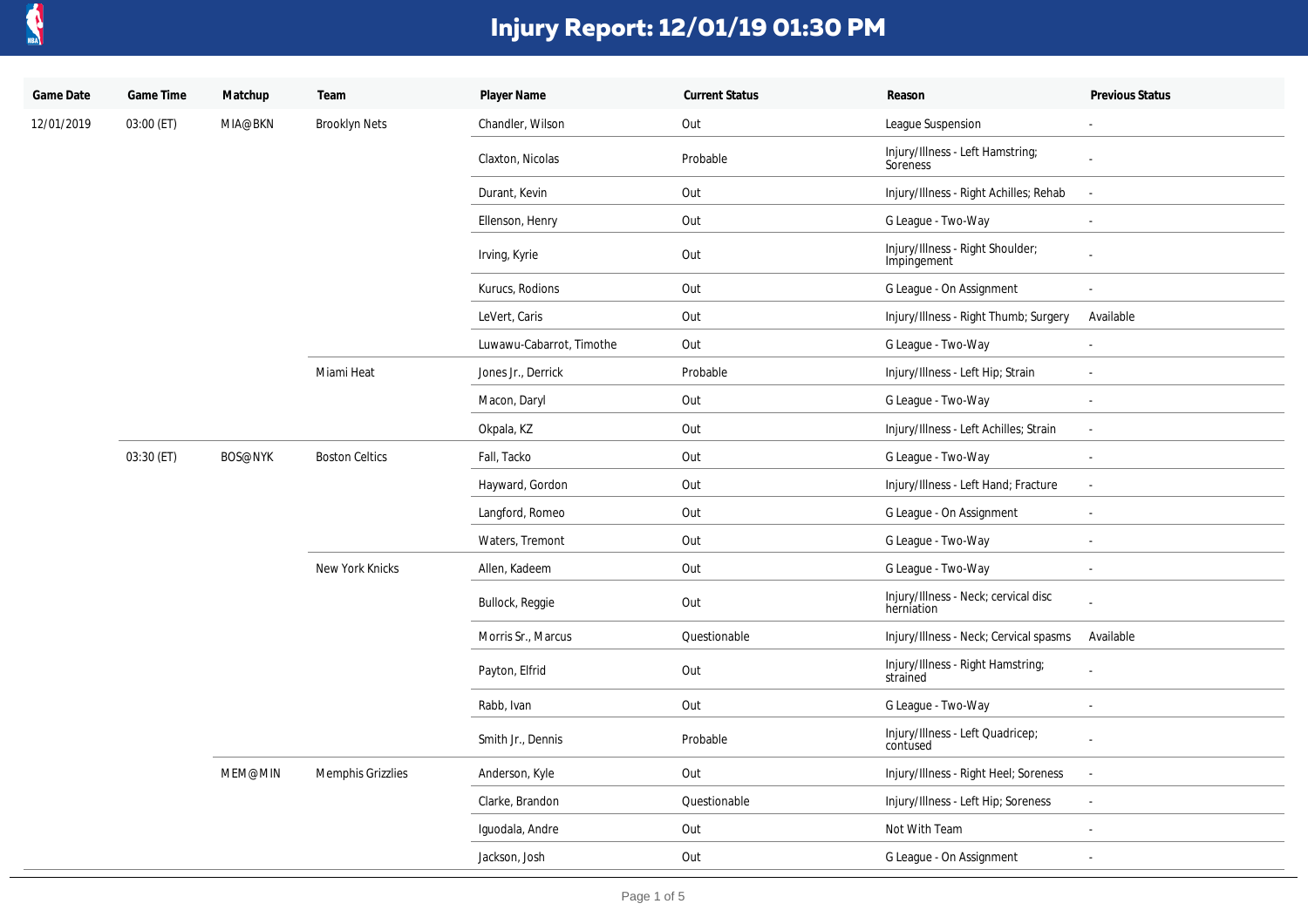

| Game Date | Game Time  | Matchup | Team                    | Player Name           | <b>Current Status</b> | Reason                                           | Previous Status |
|-----------|------------|---------|-------------------------|-----------------------|-----------------------|--------------------------------------------------|-----------------|
|           |            |         |                         | Konchar, John         | Out                   | G League - Two-Way                               |                 |
|           |            |         |                         | Morant, Ja            | Out                   | Injury/Illness - Back; Soreness                  | $\mathbf{r}$    |
|           |            |         |                         | Valanciunas, Jonas    | Questionable          | Injury/Illness - Illness; Illness                | Available       |
|           |            |         | Minnesota Timberwolves  | Graham, Treveon       | Probable              | Injury/Illness - Left Forearm;<br>Contusion      |                 |
|           |            |         |                         | Layman, Jake          | Out                   | Injury/Illness - Left Toe; Sprain                | $\sim$          |
|           |            |         |                         | Martin, Kelan         | Out                   | G League - Two-Way                               | $\blacksquare$  |
|           |            |         |                         | McLaughlin, Jordan    | Out                   | G League - Two-Way                               | $\sim$          |
|           |            |         |                         | Napier, Shabazz       | Questionable          | Injury/Illness - Right Hamstring;<br>Strain      |                 |
|           |            |         |                         | Nowell, Jaylen        | Out                   | G League - On Assignment                         | $\sim$          |
|           |            |         |                         | Okogie, Josh          | Probable              | Injury/Illness - Left Knee; Soreness             | $\blacksquare$  |
|           |            |         |                         | Reid, Naz             | Available             | G League - On Assignment                         | Out             |
|           | 04:00 (ET) | DAL@LAL | <b>Dallas Mavericks</b> | Cleveland, Antonius   | Out                   | G League - Two-Way                               | $\omega$        |
|           |            |         |                         | Reaves, Josh          | Out                   | G League - Two-Way                               | $\blacksquare$  |
|           |            |         |                         | Roby, Isaiah          | Out                   | G League - On Assignment                         | $\omega$        |
|           |            |         | Los Angeles Lakers      | Antetokounmpo, Kostas | Out                   | G League - Two-Way                               | $\sim$          |
|           |            |         |                         | Bradley, Avery        | Out                   | Injury/Illness - Right Leg; Hairline<br>Fracture |                 |
|           |            |         |                         | Cousins, DeMarcus     | Out                   | Injury/Illness - Right Knee;<br>Rehabilitation   |                 |
|           |            |         |                         | Davis, Anthony        | Probable              | Injury/Illness - Right Shoulder;<br>Soreness     |                 |
|           |            |         |                         | Horton-Tucker, Talen  | Out                   | G League - On Assignment                         | $\sim$          |
|           |            |         |                         | Kuzma, Kyle           | Questionable          | Injury/Illness - Left Ankle; Mild<br>Sprain      |                 |
|           |            |         |                         | Norvell Jr., Zach     | Out                   | G League - Two-Way                               | $\sim$          |
|           | 05:00 (ET) | OKC@NOP | New Orleans Pelicans    | Ball, Lonzo           | Questionable          | Injury/Illness - Stomach; Virus                  | $\sim$          |
|           |            |         |                         | Cheatham, Zylan       | Out                   | G League - Two-Way                               |                 |
|           |            |         |                         | Favors, Derrick       | Questionable          | Personal Reasons                                 | $\blacksquare$  |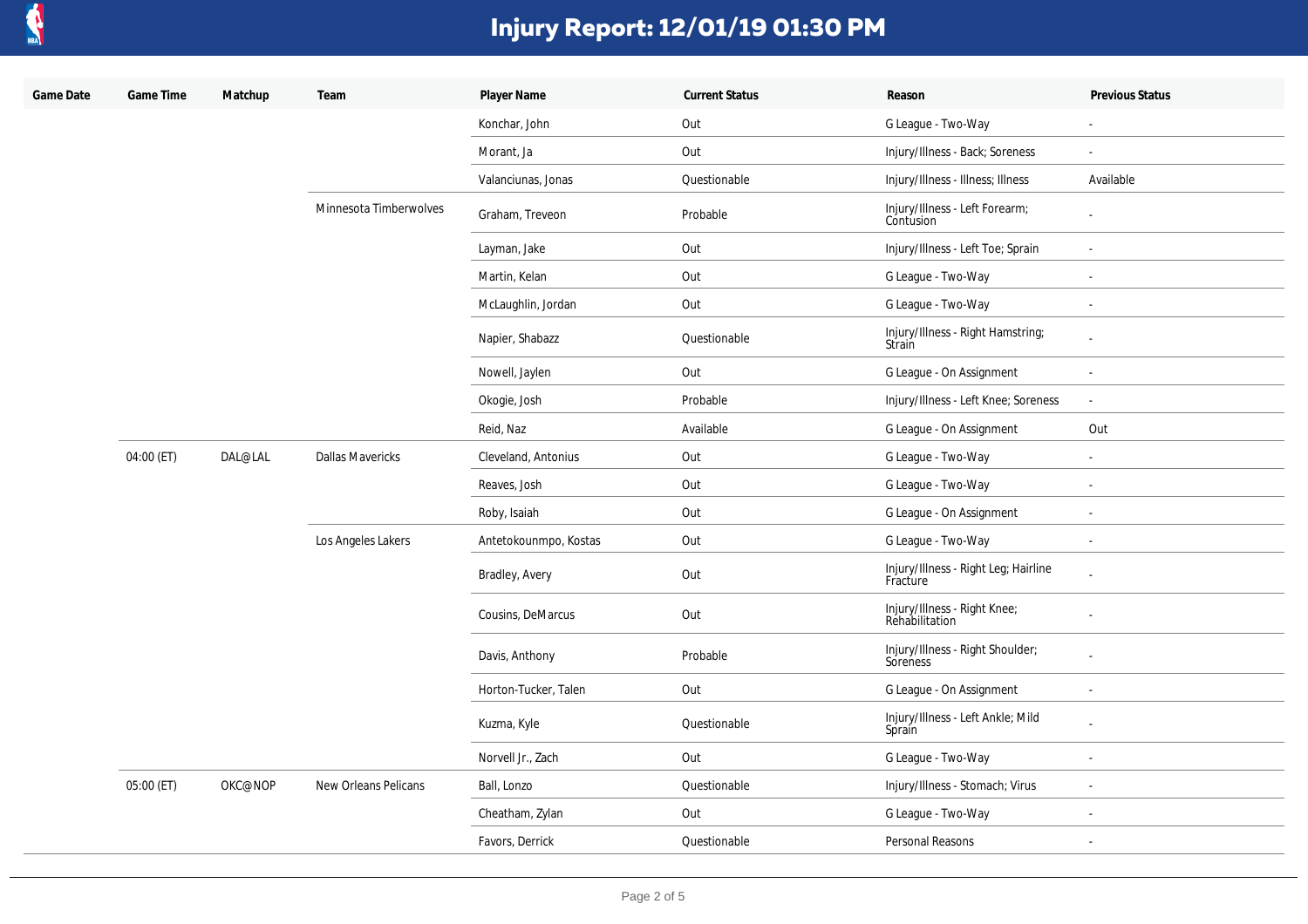

| Game Date | Game Time  | Matchup | Team                         | Player Name              | <b>Current Status</b> | Reason                                                 | Previous Status             |
|-----------|------------|---------|------------------------------|--------------------------|-----------------------|--------------------------------------------------------|-----------------------------|
|           |            |         |                              | Gray, Josh               | Out                   | G League - Two-Way                                     |                             |
|           |            |         |                              | Miller, Darius           | Out                   | Injury/Illness - Right Achilles; Surgery               | $\sim$                      |
|           |            |         |                              | Williams, Kenrich        | Doubtful              | Injury/Illness - Left Ankle; Sprain                    | $\blacksquare$              |
|           |            |         |                              | Williamson, Zion         | Out                   | Injury/Illness - Right Knee; Scope                     | $\sim$                      |
|           |            |         | Oklahoma City Thunder        | Diallo, Hamidou          | Out                   | Injury/Illness - Right Elbow;<br>Hyperextension Sprain | $\blacksquare$              |
|           |            |         |                              | Roberson, Andre          | Out                   | Injury/Illness - Left Knee; Injury<br>Recovery         | $\overline{a}$              |
|           |            | SAS@DET | <b>Detroit Pistons</b>       | Bone, Jordan             | Out                   | G League - Two-Way                                     | $\sim$                      |
|           |            |         |                              | Jackson, Reggie          | Out                   | Injury/Illness - Left Lumbar Spine;<br>Stress Reaction |                             |
|           |            |         |                              | King, Louis              | Out                   | G League - Two-Way                                     | $\overline{\phantom{a}}$    |
|           |            |         |                              | Thomas, Khyri            | Out                   | Injury/Illness - Right Foot; Surgery                   | $\mathcal{L}_{\mathcal{A}}$ |
|           |            |         | San Antonio Spurs            | Aldridge, LaMarcus       | Out                   | Injury/Illness - Right Thigh; Soreness                 | $\overline{\phantom{a}}$    |
|           |            |         |                              | Johnson, Keldon          | Out                   | G League - On Assignment                               | $\omega$                    |
|           |            |         |                              | Metu, Chimezie           | Out                   | Injury/Illness - Left Foot; Soreness                   | $\blacksquare$              |
|           |            |         |                              | Samanic, Luka            | Out                   | G League - On Assignment                               |                             |
|           |            |         |                              | Weatherspoon, Quinndary  | Out                   | G League - Two-Way                                     | $\sim$                      |
|           | 06:00 (ET) | GSW@ORL | <b>Golden State Warriors</b> | Curry, Stephen           | Out                   | Injury/Illness - Left Hand; Fracture                   | $\sim$                      |
|           |            |         |                              | Evans, Jacob             | Out                   | Injury/Illness - Left Adductor; Strain                 | $\mathbb{Z}^2$              |
|           |            |         |                              | Lee, Damion              | Out                   | G League - Two-Way                                     | $\sim$                      |
|           |            |         |                              | Looney, Kevon            | Out                   | Injury/Illness - General; Neuropathy                   | $\sim$                      |
|           |            |         |                              | Russell, D'Angelo        | Out                   | Injury/Illness - Right Thumb; Sprain                   | $\blacksquare$              |
|           |            |         |                              | Smailagic, Alen          | Out                   | G League - On Assignment                               | $\sim$                      |
|           |            |         |                              | Thompson, Klay           | Out                   | Injury/Illness - Left Acl;<br>Rehabilitation           | $\omega$                    |
|           |            |         | Orlando Magic                | Aminu, Al-Farouq         | Out                   | Injury/Illness - Right Knee; Torn<br>Meniscus          | Available                   |
|           |            |         |                              | Carter-Williams, Michael | Out                   | Injury/Illness - Left Hip; Irritation                  | $\blacksquare$              |
|           |            |         |                              | Johnson, BJ              | Out                   | G League - Two-Way                                     | Available                   |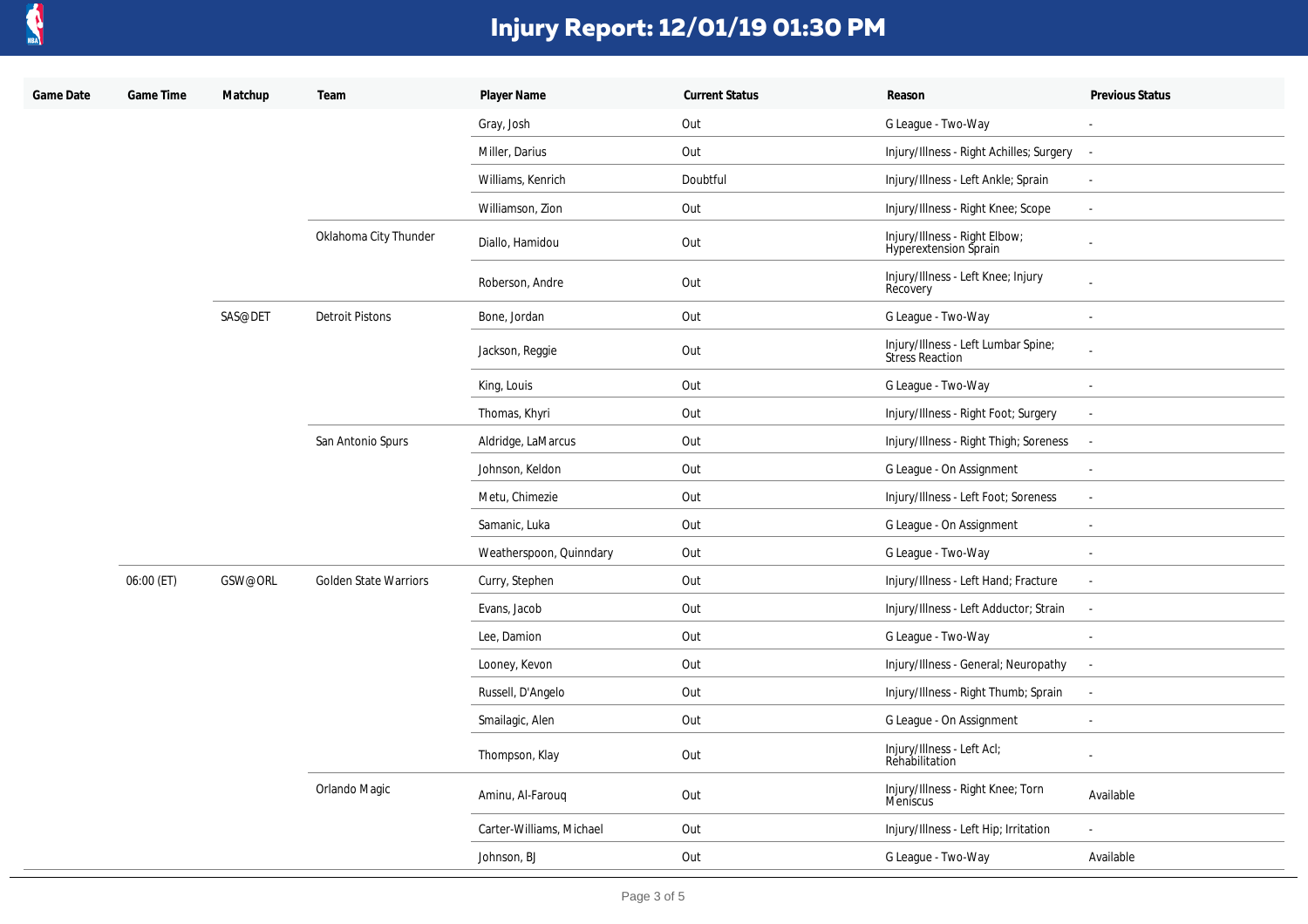

| Game Date | Game Time  | Matchup | Team                   | Player Name            | <b>Current Status</b> | Reason                                                             | Previous Status          |
|-----------|------------|---------|------------------------|------------------------|-----------------------|--------------------------------------------------------------------|--------------------------|
|           |            |         |                        | Vucevic, Nikola        | Out                   | Injury/Illness - Right Ankle; Lateral<br>Sprain                    |                          |
|           |            | UTA@TOR | <b>Toronto Raptors</b> | Hernandez, Dewan       | Questionable          | Injury/Illness - Right Thumb; Sprain                               | $\Delta$                 |
|           |            |         |                        | Ibaka, Serge           | Questionable          | Injury/Illness - Right Ankle; Sprain                               | $\sim$                   |
|           |            |         |                        | Johnson, Stanley       | Out                   | Injury/Illness - Left Groin; Stress<br>reaction                    |                          |
|           |            |         |                        | Lowry, Kyle            | Doubtful              | Injury/Illness - Left Thumb; Fracture -<br>distal phalanx          |                          |
|           |            |         |                        | McCaw, Patrick         | Out                   | Injury/Illness - Left Knee; Surgery                                | $\overline{\phantom{a}}$ |
|           |            |         |                        | Ponds, Shamorie        | Available             | G League - Two-Way                                                 | Out                      |
|           |            |         |                        | Thomas, Matt           | Out                   | Injury/Illness - Left Finger; Middle:<br>fracture - distal phalanx |                          |
|           |            |         | Utah Jazz              | Brantley, Jarrell      | Out                   | G League - Two-Way                                                 |                          |
|           |            |         |                        | Morgan, Juwan          | Out                   | G League - On Assignment                                           | $\sim$                   |
|           |            |         |                        | Oni, Miye              | Out                   | G League - On Assignment                                           | $\sim$                   |
|           |            |         |                        | Wright-Foreman, Justin | Out                   | G League - Two-Way                                                 | $\overline{\phantom{a}}$ |
|           | 10:30 (ET) | WAS@LAC | LA Clippers            | Coffey, Amir           | Out                   | G League - Two-Way                                                 | $\sim$                   |
|           |            |         |                        | Kabengele, Mfiondu     | Out                   | G League - On Assignment                                           |                          |
|           |            |         |                        | McGruder, Rodney       | Out                   | Injury/Illness - Right Hamstring; Right<br>Hamstring Strain        |                          |
|           |            |         |                        | Motley, Johnathan      | Out                   | G League - Two-Way                                                 | $\sim$                   |
|           |            |         | Washington Wizards     | Shamet, Landry         | Out                   | Injury/Illness - Left Ankle; High Left<br>Ankle Sprain             |                          |
|           |            |         |                        | Mahinmi, Ian           | Out                   | Injury/Illness - Right Achilles; Right<br>Achilles strain          |                          |
|           |            |         |                        | Miles, CJ              | Out                   | Injury/Illness - Left Wrist; Left wrist<br>ligament injury         |                          |
|           |            |         |                        | Robinson, Justin       | Out                   | G League - On Assignment                                           | $\sim$                   |
|           |            |         |                        | Schofield, Admiral     | Out                   | G League - On Assignment                                           |                          |
|           |            |         |                        | Wagner, Moritz         | Questionable          | Injury/Illness - Left Ankle; Left ankle<br>sprain                  | Available                |